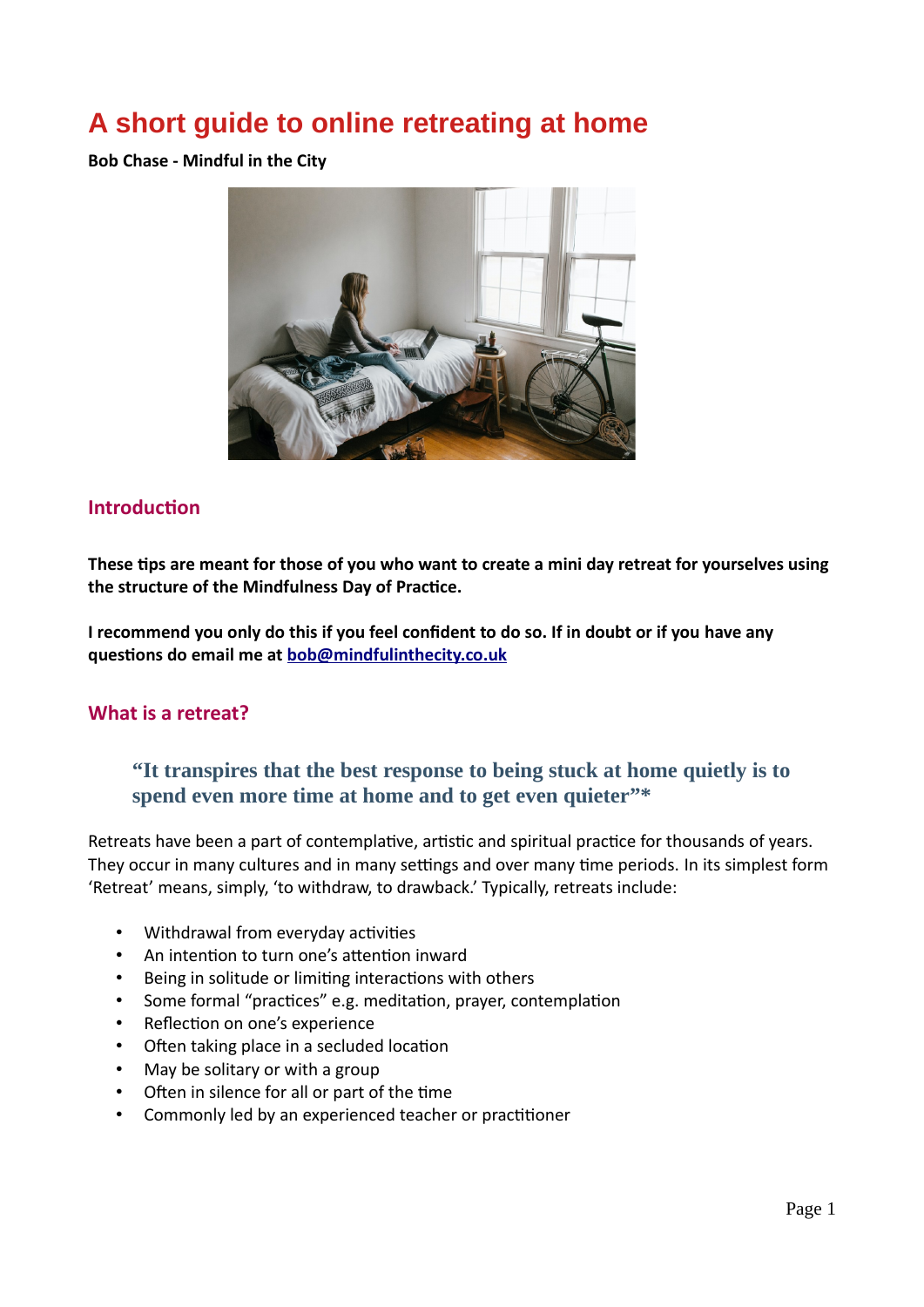Mindfulness retreats tend to follow traditional patterns of Buddhist retreats. This is mainly because many of the meditative practices are similar and the format has proven to be very effective. Mindfulness retreats are, of course, secular in nature and do not include any religious content or teaching.

# **Why retreat?**

# **"mindfulness is furthered most by frequency, by more moments of mindfulness in a row"**

Sharon Salzberg - bestselling author and meditation teacher.

Most of us understand that dedicating some time to purely focus on one activity can be very beneficial. This is true of physical and intellectual pursuits. Sports people certainly know that working out intensively for a period can lead to improved performance. Musicians know that workshops and long rehearsals can lead to better playing. Chess players know that intensive tournaments can "up their game"

Alongside this, plenty of studies tell us that regular daily practice of an activity is the surest way to embed that that activity in the mind and even make changes to the brain's physiology. It seems that more intense periods of practice compliment and reinforce the regular daily practice.

Here are what I think are a few of the benefits of retreats:

- Its simplicity gives us one focus  $-$  the practice of mindfulness
- We can discover what it's like to extend practice for longer periods
- We can get a break from routine activities and concerns
- We may often get a feeling of support that comes from being part of a group
- We might become usefully aware of thoughts and feelings that we often suppress
- We have the guidance and support of an experienced teacher

One must be aware that retreats can be challenging and are often not the relaxing, blissful experience we might hope them to be. Like every meditation, each retreat should be approached with an open mind. By setting aside expectations before the retreat there is room for experiences to unfold without disappointment or worry.

The chances are that you will have ups and downs during each retreat. It may, of course, all be dull and frustrating or exciting and insightful, but that is unlikely. Observing these changes and our reactions to them all form part of the practice during a retreat.

Most people do not regret retreating, whatever their experience, it deepens the knowing of ourselves.

# **Online retreats**

Before the Covid Pandemic online retreats were a rarity. To those of us who have enjoyed retreats over many years the very idea seems crazy. Getting away physically from where we live our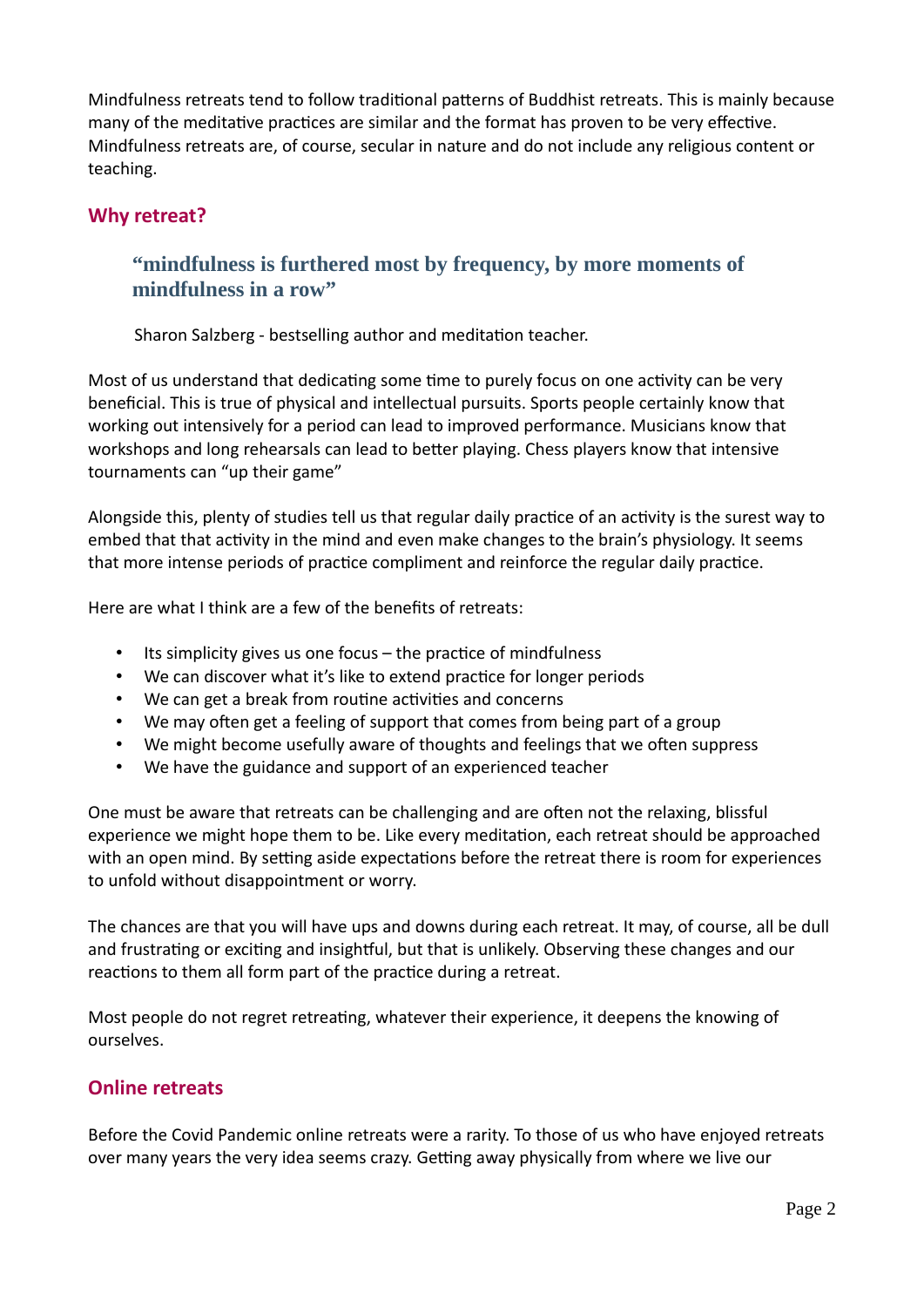everyday lives seemed to be an essential ingredient of a retreat. Being in solitude yet in proximity to others was not replicable in any other form.

Like so many other things we never thought of doing, "online" retreats have evolved to make the best of ZOOM and all other similar platforms. It is not exactly the same experience but it has worked much better than anyone expected.

It also had some additional qualities that were unexpected: It managed to combine elements of home-based self-guided retreats and formal teacher-led retreats. This led to a type of retreat that better integrated practice into our everyday environment. Many people found this a surprise and a welcome benefit.



# **Preparing to retreat online at home**

"In actual fact, to retreat in the space I have spent so much time these last 10 months made it more powerful, not less. And it's amazing how a couple of candles can transform your living room from Work From Home to Wonder Filled Hermitage"\*

# **In advance of the day**

#### **Setting things aside**

The essence of a retreat is to withdraw from everyday activities as much as possible. This doesn't mean going to extremes, but should mean cancelling any other events or activities for the day. So take a look at your diary and postpone activities or get them done ahead of time.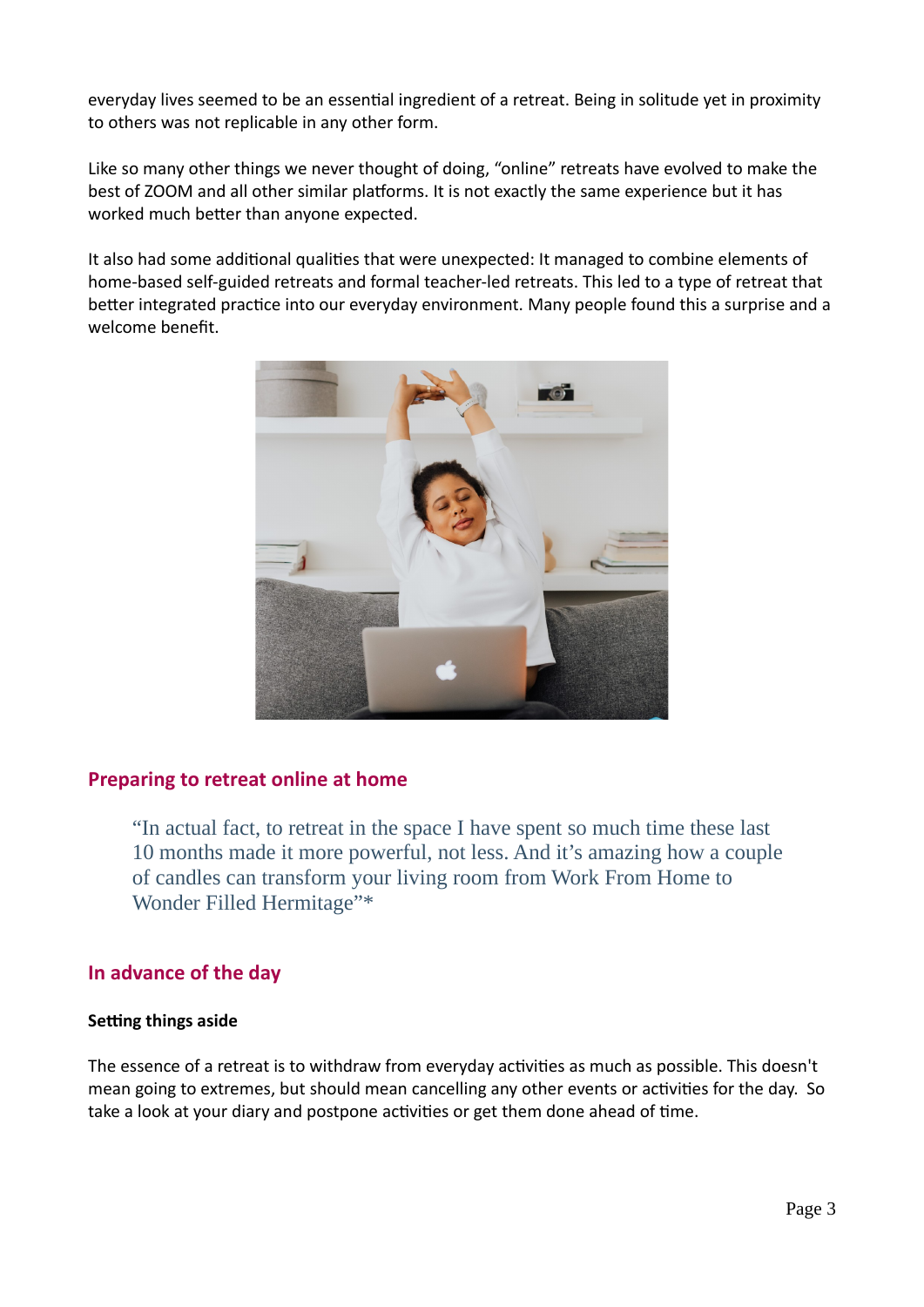# **Tell your family and friends what you plan to do and seek their support.**

Because we are, probably, retreating in our homes it's likely that friends and/or family are going to be around. Even if they are not physically close they may want to call for a chat. Explaining to them what you are doing should allay any concerns they might have and prevent them calling on the day.

It's a good idea to explain that you will not be engaging or communicating with them as usual. In fact you might to seek their support by asking them not to expect talking at all, unless really necessary. Choose in advance how you want to "play it" Set some boundaries.

## **Silence**

During most meditation retreats participants are asked to refrain from, or at least limit, speaking. This is tough for some people but it is intended to let everyone take a break from the need to constantly engage with others. Treat it as an experiment. Many people find it a relief not to have to worry about what to say or how to respond. Of course this does not apply to necessary interactions or in emergency situations.

You can decide to be silent during the "break" periods between formal sessions. If you choose to do this you might want to let your friends and family know. I would suggest that you, at least, limit the conversations you do have. Discover what is is like not to have to speak.

#### **Organise where you will be doing the retreat**

Not everyone can have the place to themselves, but it may be possible to negotiate the use of a room for the duration of the retreat. As long as it allows you to sit comfortably and is warm or cool enough it will be OK. If it is possible to have a piece of floor to lie down on for movement practices, that would be ideal but even that is not essential.

Nor is it essential for the space to be uncluttered (although helpful) or sound proof! Sounds from outside and inside your building will come and go... but that's OK.

#### **Get comfy**

There is probably no perfect chair or meditation cushion that will guarantee you comfort during the retreat. It is, however, a good idea to install something that you are happy to use for longer practices. Wearing comfy loose clothes is a good idea, no one is watching you. Having a blanket or warm jumper handy might also be useful.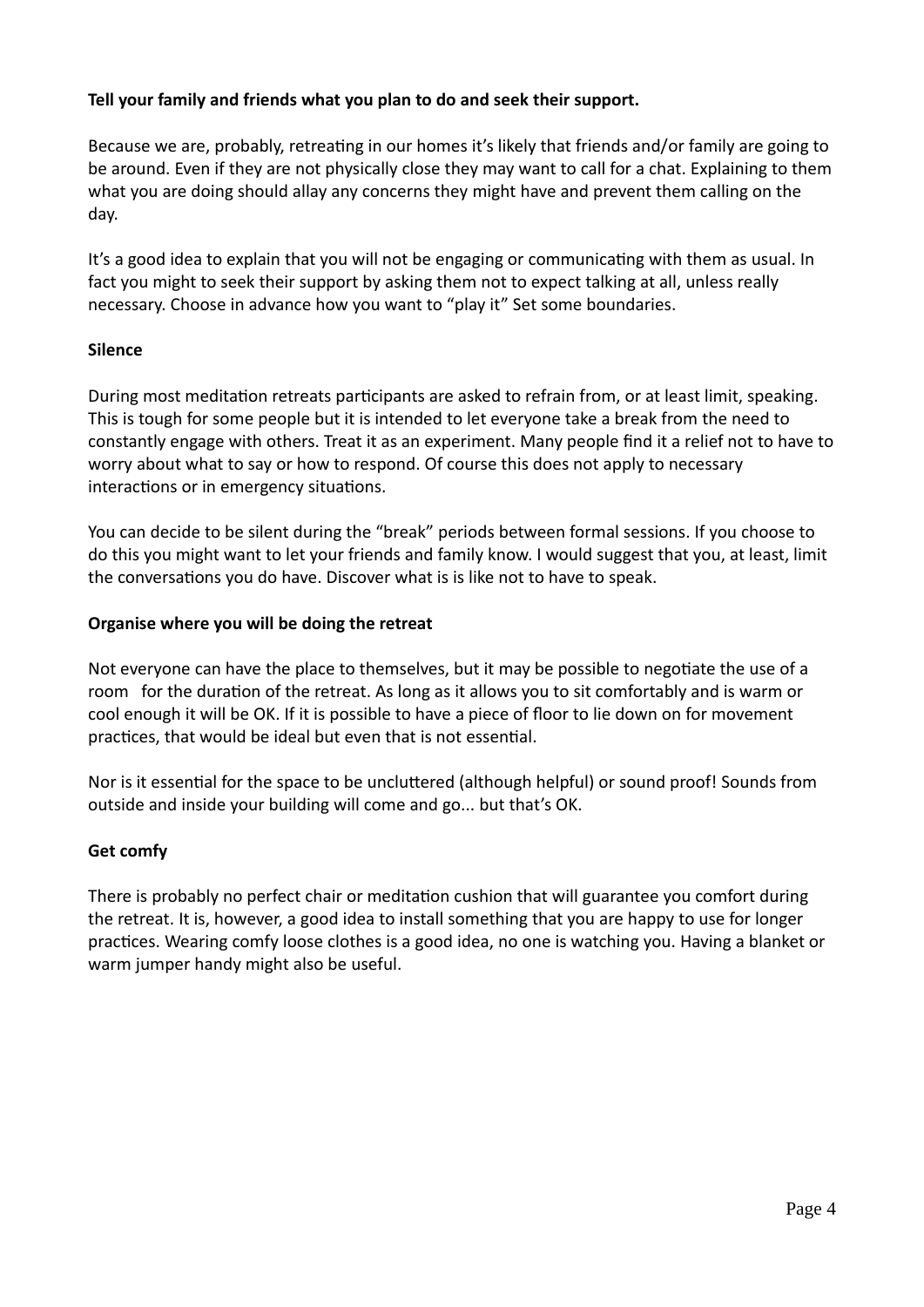

## **Organise the food and refreshments you will need**

To minimise your interaction with the "outside" world it may be a good idea to shop or even cook in advance of the retreat day. You may want to plan your meals in advance so you have all the ingredients. There will be plenty of time between formal online sessions to prepare your meals.

The encouragement is to make cooking, eating and washing up part of the retreat practice, rather than see it as a chore or distraction.

#### **Make sure your computer and equipment is ready**

Check out you have everything you need and that it is in the right place. Make sure you have the links you need and any passwords.

#### **Try and get a good nights sleep the night before**

It really helps not to be hungover and tired when starting a retreat!

# **On the day**

#### **Waking up**

Make sure you set an alarm and leave yourself enough time for a hot drink before the first session of the day. You might even begin your mindfulness practice as you begin to wake up. Perhaps by paying attention to the transition out of sleep, noticing how the body feels and where your attention is.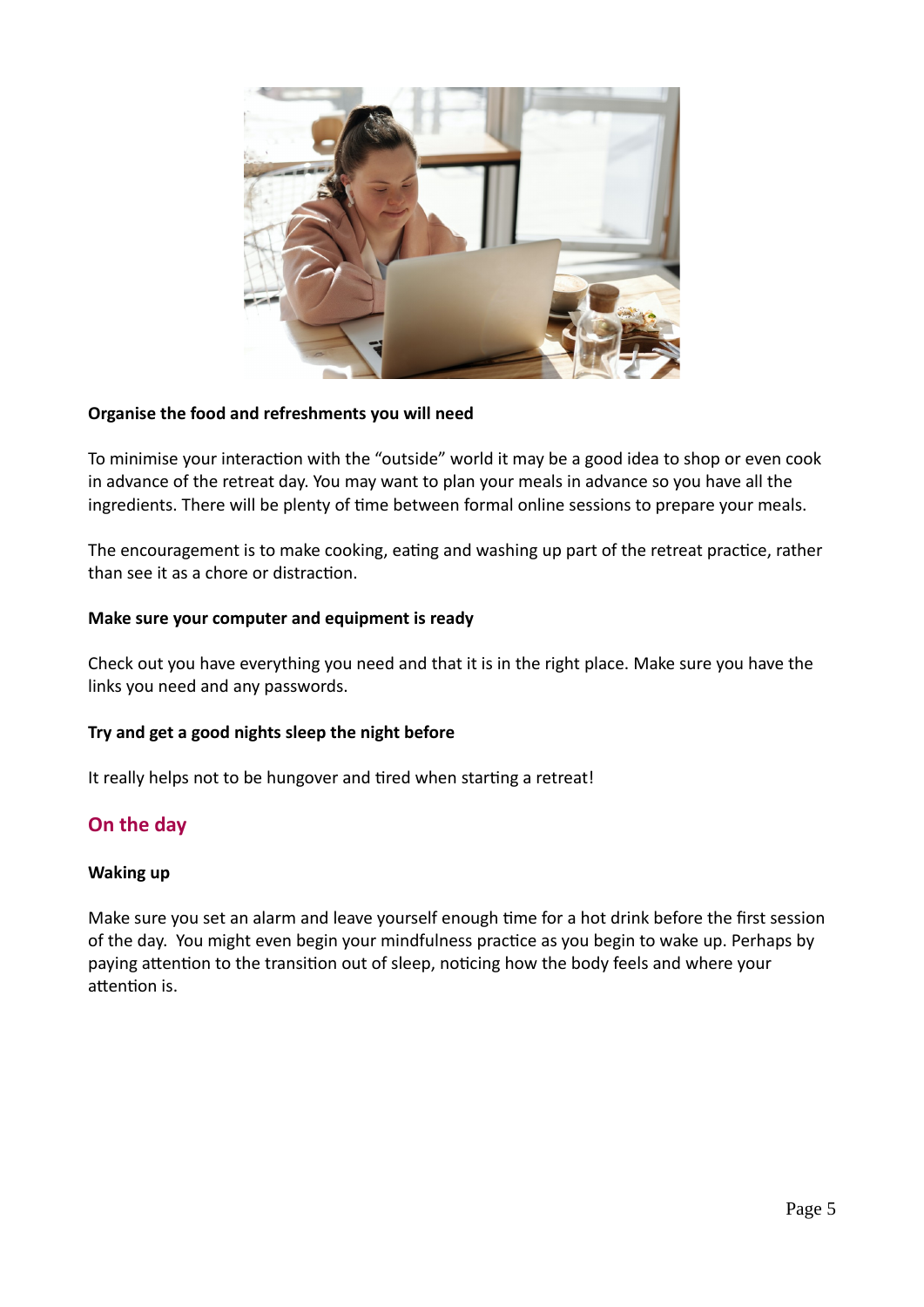

## **Self Care**

During an online retreat support is available but otherwise the tutor will not be checking in with you, especially during a one-day retreat. So it is important that you take care of yourself. This means making sure that you do not come to harm yourself physically or mentally during the retreat.

So if you are doing some physical exercises, don't overdo it and be aware of any limitations or injuries you have. Similarly if you find yourself being overwhelmed or very distressed during a practice, stop doing it and soothe yourself in any way you know works. Rejoin the retreat only when you feel well enough again.

The tutor should give out their mobile number so you can call or text them if you need to  $-$  for advice and support during a break.



#### **Session 1**

Settle in front of your computer a few minutes before the start of the session. There is no need to say hello or interact. Just enjoy the quiet until the tutor starts the session. OH! and turn your phone OFF.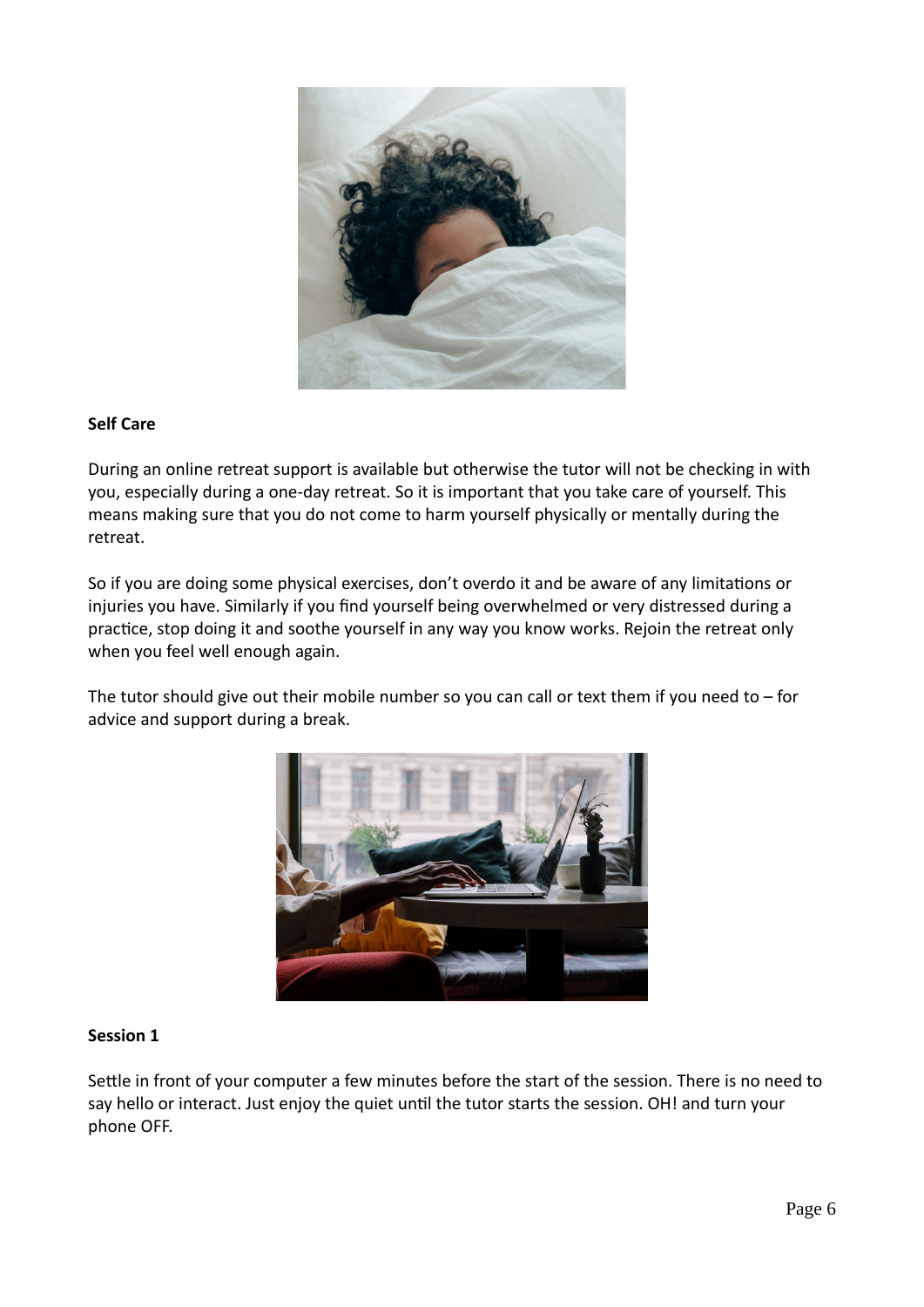## **Breakfast Practice**

Use the periods between the formal online sessions to maintain, as best you can, an increased level of attentiveness to what you are doing. Try not to lapse back into regular patterns of checking your phone and listening to the radio.

Enjoy taking time to prepare your breakfast and enjoy eating it mindfully (like the raisin exercise) Pay attention to simple things. Maybe sit and take a look out of the window, really seeing what is there. If you take exercise, make it part of the retreat by bringing mindful curiosity to the activity.



## **Sessions 2 and 3**

Again join each session quietly until the instruction or practice begins.

#### **Practice between the sessions**

"I noticed the effects everywhere. My simple soups, bought beforehand in a final supermarket sweep, tasted like Michelin-starred menus. I was more aware of all around me, picking up on things I'd normally miss"\*

The idea is to make the "breaks" part of the retreat rather than see them as separate. There will be no one monitoring you or asking what you have been doing – so it's up to you.

During a retreat "breaks" are self-guided practice periods. It is a case of "it's not what you do but the way that you do it". You may decide to take a walk or do some gardening  $-$  whatever you do  $$ bring to it an attitude of mindful curiosity. Notice the flow of sensations, feelings and thoughts as you go along. Even taking a mindful snooze is perfectly acceptable!

Having said it doesn't matter what you do  $-$  my recommendation would be to keep away from things we often use to distract ourselves: social media, TV, radio and even books or reading cereal packets!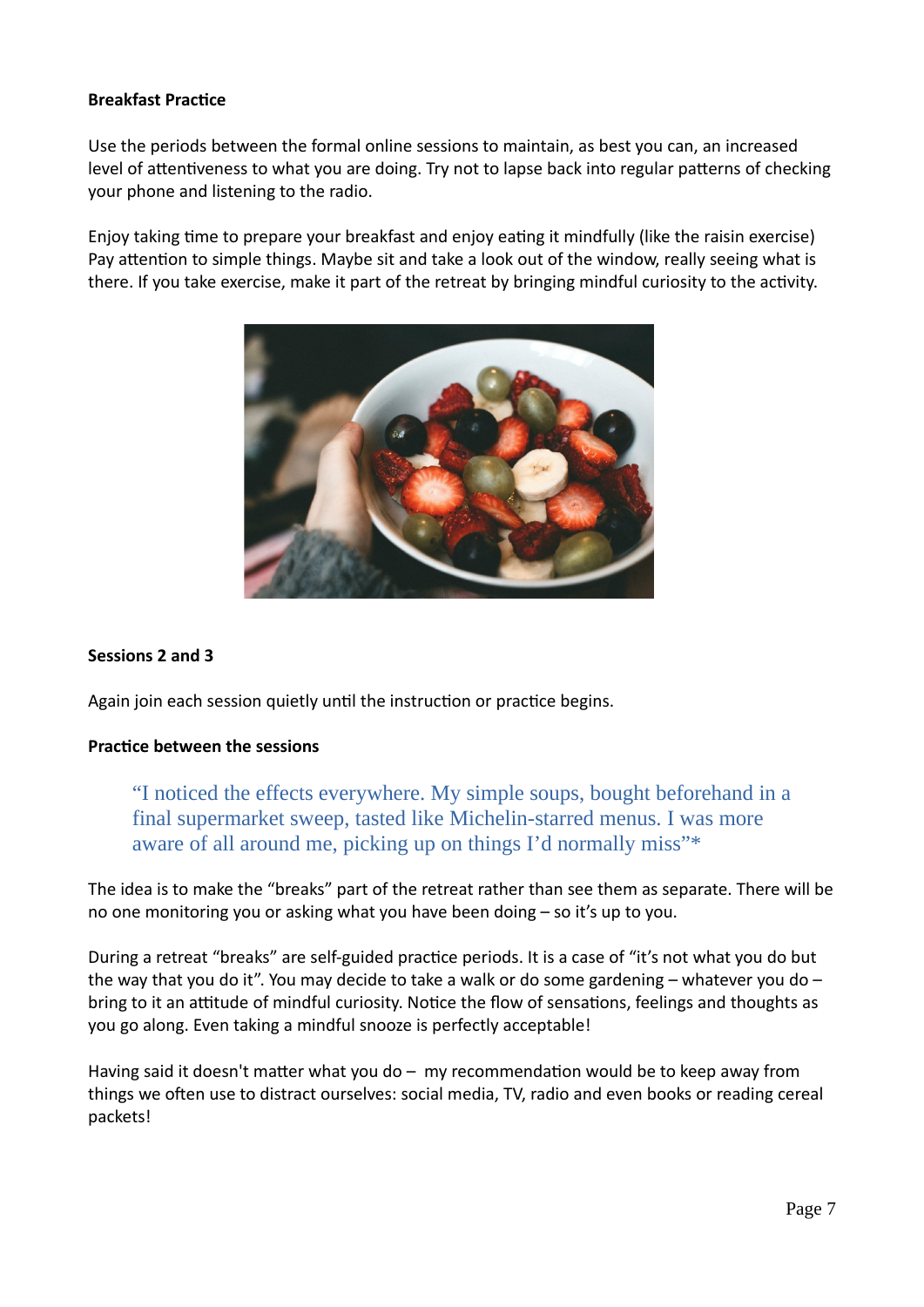## **The evening session**

The last session of day will include a formal practice but also the opportunity, for those that want to, to feedback a little about your experience of the day. The idea is to maintain the reflective nature of the day rather than engage in philosophical debate. It is where people on the retreat can acknowledge each other and their silent companionship during the day.

## **At the end of the day**

There is no predicting what you will feel at the end of the day. You may feel calm and energised or you may feel exhausted and frustrated. It is common, however, to feel a level of vulnerability at the end of a retreat – however long it is. For this reason it is a good idea to re-engage with your everyday life in as gentle a way as possible.

So I'd suggest that you don't immediately rush out to a party or turn on a blockbuster film. Some people find it useful to write down something about their experience before it fades in the memory. At least take some time to reflect on the experience.

# **What next?**

"To give yourself time to disconnect from your devices and reconnect with yourself is to cash a gift voucher at the spa of space. And this is the greatest gift to self you can give, especially now"\*

Intensive periods of practice like retreats are a great supplement to a daily practice and informal practices. It is the regular daily practice that will slowly slowly help us reorientate our minds and help us find more peace in our lives.

After a retreat is a good time recommit yourself to regular practice. Retreats often deepen our understanding and can have positive impacts on our daily meditations.

There are now many Mindfulness retreats available online and they will, eventually, take place again in beautiful retreat centres. I hope you will decide to explore what retreats can offer you.

They have enriched my life over the years, and I hope to go on many more.

**Bob Chase -** Barge Fiodra – The River Lea -  $27<sup>th</sup>$  February 2021 [mindfulinthecity.co.uk](http://mindfulinthecity.co.uk/)